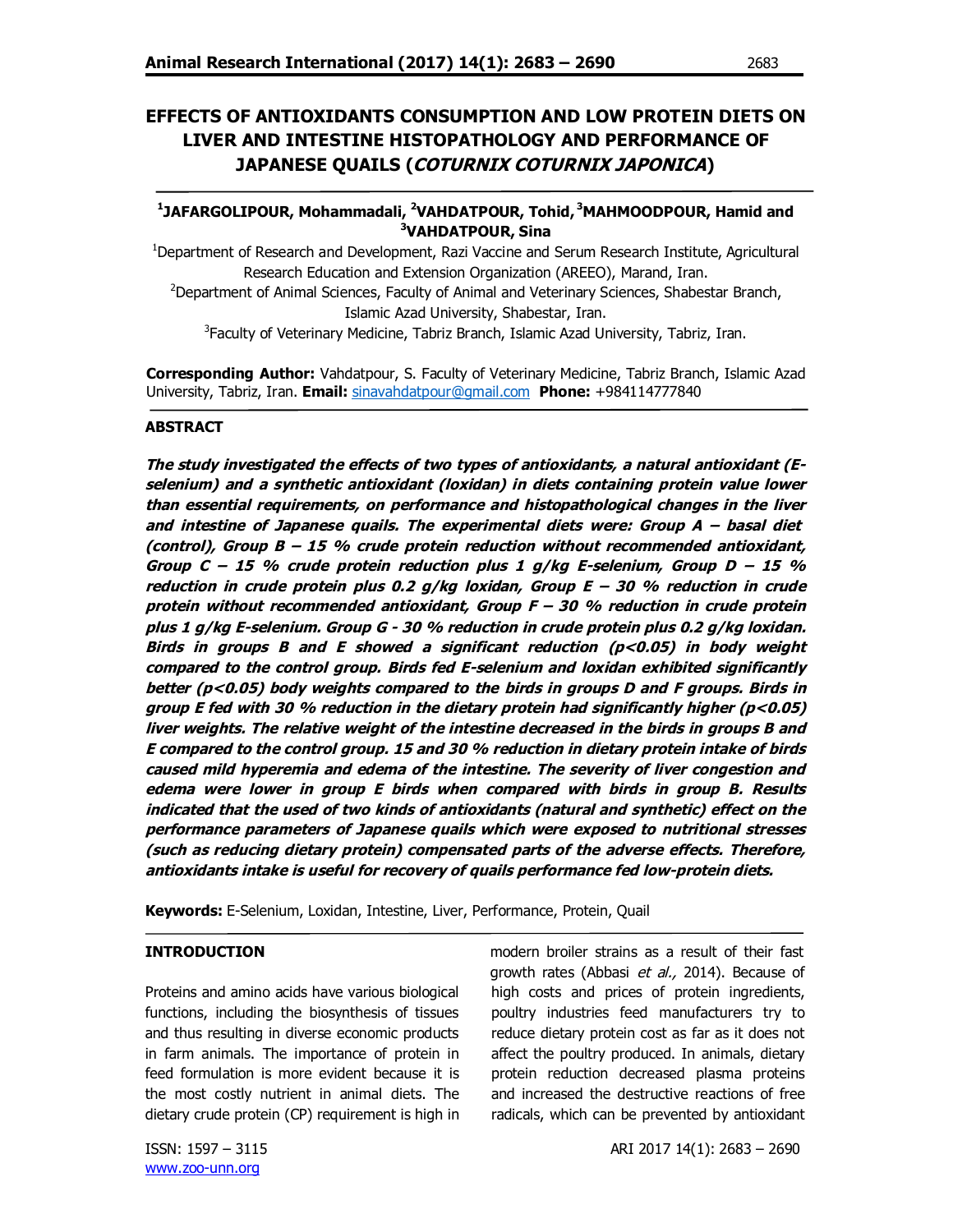consumption (Surai, 2007). The oral administration of antioxidants has been demonstrated to reduce negative effects of reduced protein diets. The body's antioxidant system has the ability to prevent both damaging effects of free radicals and toxic products of their metabolism. The liver acts as a barrier or filter between the digestive system and the rest of the body and has an essential role in the metabolism of many chemicals and toxic substances entering the organism through the gastrointestinal system (Holovská et al., 2013). During the last few years, attempts have been made to use low-CP diets supplemented with synthetic amino acids for broiler chicks. Poultry producers are interested in using low-protein diets to minimize feed cost and the amount of nitrogen (N) excreted in litter (Tarasewicz et al., 2007; Kamran *et al.,* 2008; Kamran *et al.,* 2010). Nevertheless, reduced protein diets results in negative effects such as a decrease in the rate and efficiency of growth and carcass proteins, as well as an increase in carcass fat contents, etc. (Kamran et al., 2008). Additionally, a decrease in serum proteins, resulting from reduced protein diets, leads to elevated free radical activities (Surai, 2007) (Figure 1).



**Figure 1: The effects of oxidants and antioxidants on poultry tissues including liver and intestine (Surai, 2007)**

Dietary proteins protect quails against damaging effects of aflatoxins and other possible side effects. Because of their ability to reduce damaging effects of aflatoxins, antioxidants compensate for the lack of proteins in quail diets (Kamran et al., 2010).

In the present study, the efficacy of Eselenium (a combination of vitamin E and selenium) and Loxidan (a combination of ethoxyquin (E 324), propyl gallate (E 310) and citric acid (E 330)) was evaluated as natural and synthetic antioxidants consumption, respectively in diets with different low levels of protein on the performance and histopathology of liver and intestine of Japanese quails.

#### **MATERIALS AND METHODS**

**Experimental Design and Housing:** A total of 252 one day-old Japanese quail chicks, mean body weight  $7.78 \pm 0.39$  g, that were randomly assigned in 21 pens with 12 birds per pen and each bird occupied  $0.015 \text{ m}^2$  of wiry floor space. The pens (Figure 2) were randomized with respect to feed additives.



**Figure 2: Experimental layout used for Japanese quail study (Tabriz-Iran)**

The temperature was maintained at 35  $<sup>c</sup>$  for the</sup> first 5 days and then gradually reduced according to normal management practices until a temperature of 22 ̊C was achieved. Continuous lighting except for 2 hours of darkness a day was maintained during the experimental period (2.5 watt/m<sup>2</sup>).

**Treatments and Additives:** The experimental design was a completely randomized design (CRD) of 7 treatments and 3 replicates for each treatment. Nutrients compositions of the quail's diets at 1 to 45 days old were based on the National Research Council (NRC, 1994) recommendations (Table 1).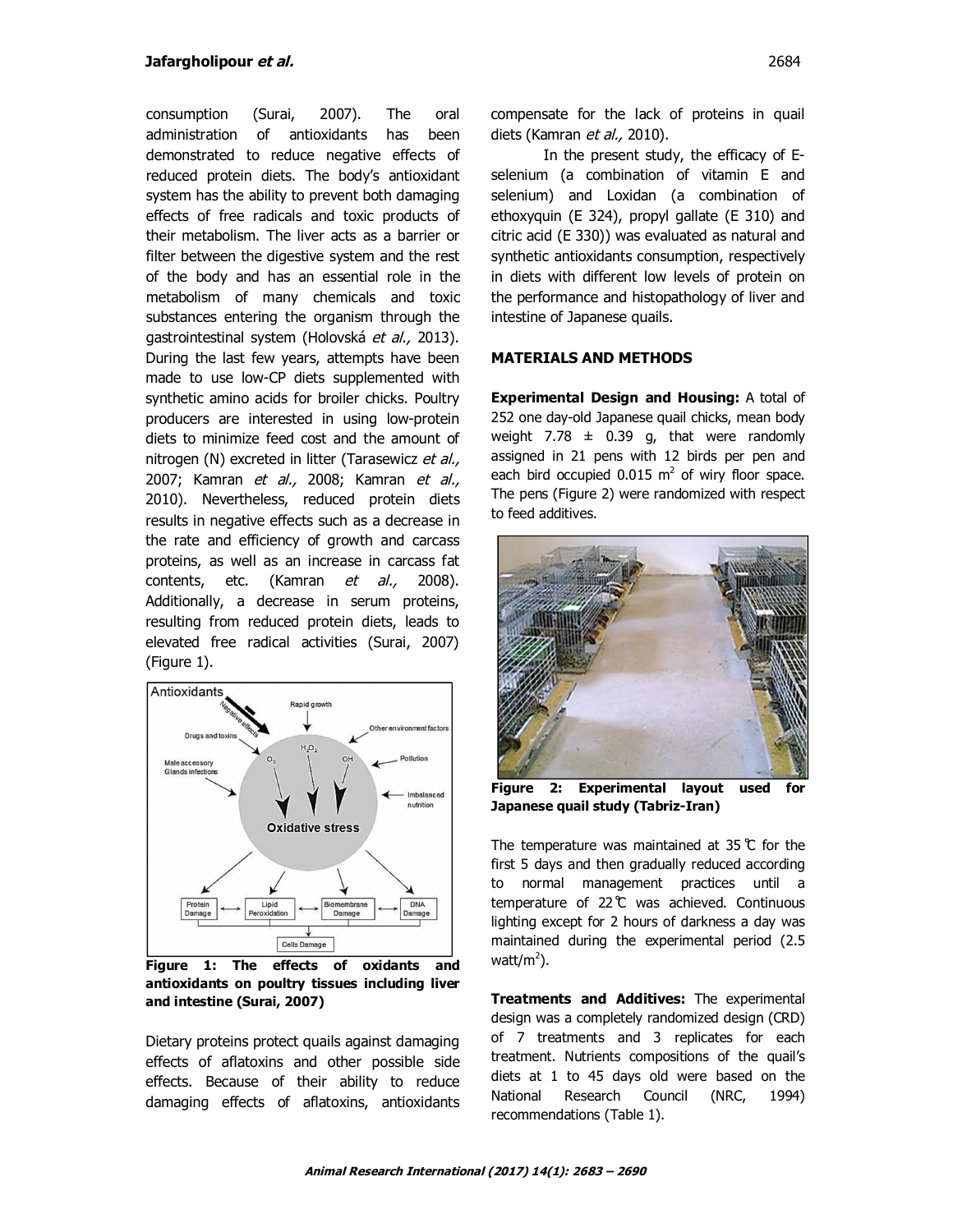**Effects of antioxidants and low protein diets on liver and intestine histopathology** 2685 **and performance of Japanese quails**

| Ingredients*                        | <b>Starter</b><br>$1 - 28$ days | <b>Starter</b><br>(15%<br>reduction<br>in protein) | <b>Finisher</b><br>$29 - 45$<br>days | <b>Finisher</b><br>(30 % reduction<br>in protein) |
|-------------------------------------|---------------------------------|----------------------------------------------------|--------------------------------------|---------------------------------------------------|
| Corn grain                          | 46                              | 57.1                                               | 51.6                                 | 60.3                                              |
| Soybean meal                        | 46.7                            | 36.1                                               | 36.0                                 | 27.5                                              |
| <b>Oyster shell</b>                 | 2.0                             | 2.2                                                | 6.0                                  | 6.3                                               |
| Di-calcium phosphate                | 2.0                             | 2.2                                                | 2.0                                  | 2.2                                               |
| Sunflower oil (without antioxidant) | 2.5                             | 1.3                                                | 3.5                                  | 2.6                                               |
| <b>DL-Methionine</b>                | 0.3                             | 0.4                                                | 0.4                                  | 0.5                                               |
| L-Lysine                            | 0.0                             | 0.2                                                | 0.0                                  | 0.1                                               |
| Salt                                | 0.5                             | 0.5                                                | 0.5                                  | 0.5                                               |
| Total (%)                           | 100                             | 100                                                | 100                                  | 100                                               |
| <b>Nutrients</b>                    |                                 |                                                    |                                      |                                                   |
| Metabolizable energy (Kcal/Kg)      | 2920                            | 2920                                               | 2920                                 | 2920                                              |
| Crude protein (%)                   | 24.5                            | 20.8                                               | 20.3                                 | 17.3                                              |
| Calcium (%)                         | 1.4                             | 1.4                                                | 3.0                                  | 3.0                                               |
| Total phosphorous (%)               | 0.7                             | 0.7                                                | 0.6                                  | 0.6                                               |
| Methionine (%)                      | 0.6                             | 0.6                                                | 0.6                                  | 0.6                                               |
| Lysine $(% )$                       | 1.3                             | 1.3                                                | 0.9                                  | 0.9                                               |

**Table 1: Ingredient and proximate composition of low protein experimental diets fortified varied levels of antioxidants fed to Japanese quails** 

\*To prevent the entry and intervention of other antioxidants such as vitamins A and E, and others in the basal diet, vitamin

and mineral premix was not used

The experimental birds were divided randomly into seven groups  $[A - G]$ . Group A birds were fed basal diet without additive, group B birds were fed basal diet with 15 % reduction in protein without antioxidant, group C birds were fed basal diet with 15 % reduction in protein containing E-selenium at a level of 1 g/kg, group D birds were fed basal diet with 15 % reduction in protein containing loxidan at level of 0.2 g/kg, group E birds were fed with basal diet with 30 % reduction in protein without antioxidant, group F birds were fed with basal diet with 30 % reduction in protein containing E-selenium at a level of 1 g/kg and group G birds were fed basal diet with 30 % reduction in protein containing Loxidan at the level of 0.2 g/kg. Diets and water were given ad libitum.

**Measurements and Preparation of Samples:** At the end of the experimental period (45 days), feed intake (FI), body weight (BW) and feed conversation ratio (FCR) were calculated for all the birds in the various dietary treatments. Before slaughtering the final BW of each bird was measured and after slaughtering the weights of the liver and intestine were measured, recorded and presented as a percentage of live BW.

Slaughtered birds at 45 days of age were drained of blood and all abdominal contents and entrails were removed, weighted and relative weight expressed as percent of BW. Tissue samples of  $3 - 5$  mm thick from the liver and intestine were fixed in 10 % neutral buffered formalin and histopathological processed using routine paraffin embedding technique. Sections of 5 µm thickness were cut, stained using Hematoxylin and Eosin (H&E), and examined under light microscope (Bancroft et al., 1994). Slides were examined with Olympus light microscope at x400 magnification. Photomicrographs of representative organ were taken using Motic camera.

**Statistical Analysis:** The experimental data on performance were analyzed using analysis of variance (ANOVA) and general liner model (GLM) procedures of SAS (2001). The level of the significance was fixed at p<0.05. Treatment means were compared using Duncan's new multiple range test at p<0.05 (Duncan, 1955). The histopathological data were compared descriptively.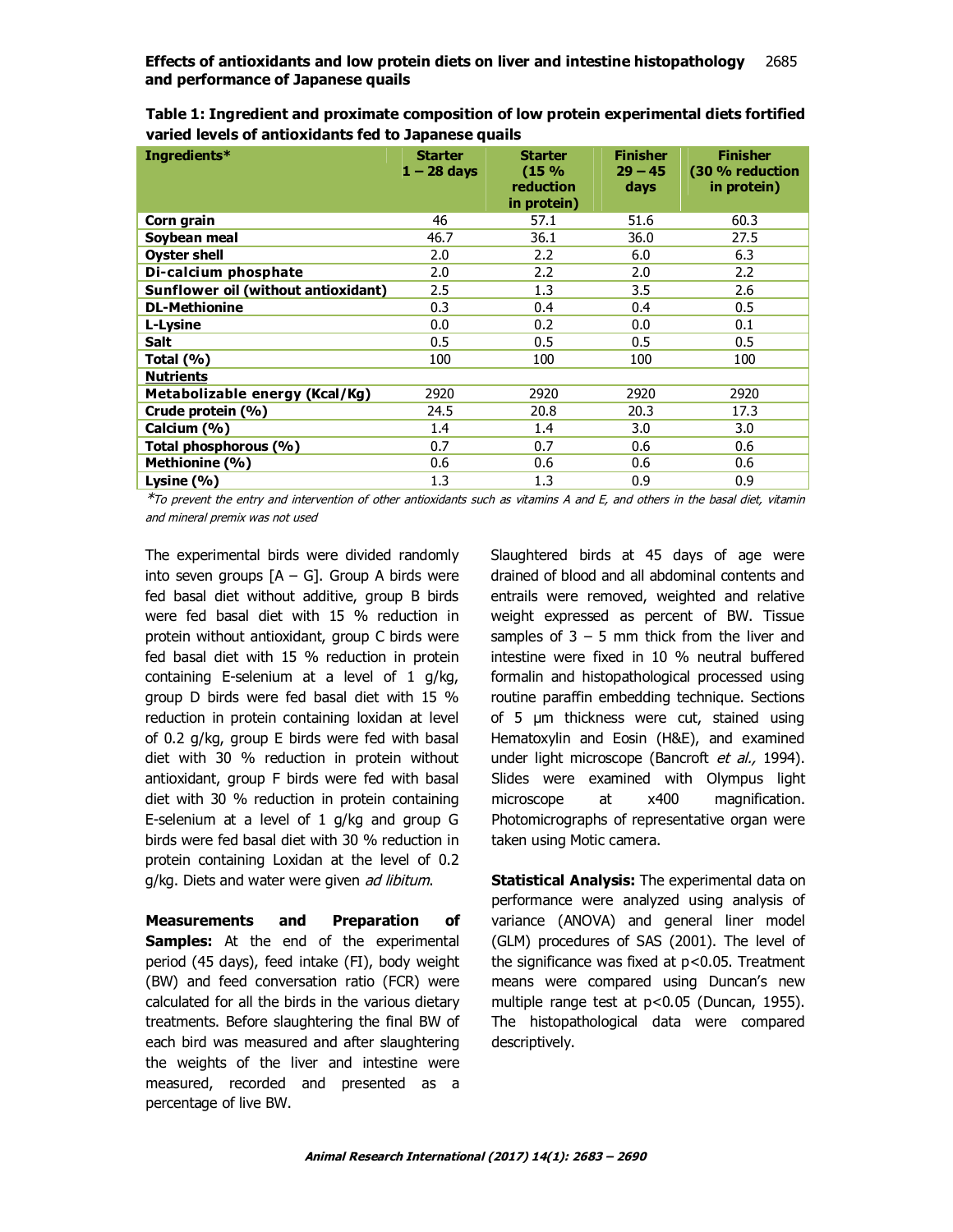### **RESULS AND DISCUSSION**

**Performance Investigation:** The data on the effects of two different types of antioxidants that were added to low-protein basal diets on growth performance of Japanese quails are presented in Table 2.

**Feed Intake:** The analysis of variance showed that there was no significant difference (p>0.05) between FI treatment means. It can be concluded that the consumption of natural and synthetic antioxidants had no significant change in the amount of feed consumed. This result was in agreement with the study of Attia et al. (2006) that reported no significant interaction between distilled fatty acids level and antioxidants (E-selenium) in FI of Japanese quail males. Tarasewicz et al. (2007) reported that the reduction of dietary protein reduced FI and increased the FCR in Japanese quail. The antioxidant compounds of the body prevent the damaging effects of free radicals. The serum protein reduction due to dietary protein reduction is one of the reasons for increasing free radicals activities which could be one of the reasons of reduced performance due to low protein intake (Surai, 2007).

**Feed Conversion Ratio:** Data from the present study indicated that the best FCR occurred in birds fed the control diet. 3.3 g/g antioxidant consumption with low-protein diets could not improve FCR. Also in group D birds, FCR significantly increased ( $p$ <0.05) which is a disadvantageous indicator for the poultry industry. Dietary protein protects quails against the adverse effects of aflatoxins. Also, it is already known that one of the effects of antioxidants is reducing the adverse effects of aflatoxins. So the antioxidants can ameliorate for the effect of low-protein diet intake in birds (Surai et al., 2002; Kamran et al., 2010). However, much more research is needed. Tarasewicz et al. (2007) had earlier reported that the reduction of total protein level in diet decreased total amount of feed consumed in broiler chickens. Whereas Jamros et al. (1981) and Swierczewska et al. (2000) did not report

**Body Weight:** BW is an important indicator of production, and lighter birds on the average produced the lowest meat and egg mass, because this class would include mainly more unhealthy birds than the heavier birds (Singh and Nordskog, 1982). In the present study, BW of birds fed the control diet were significantly heavier (p<0.05) than those of birds in other groups. Moreover, birds in groups C and G showed significant increase  $(p<0.05)$  in BW when compared to birds in groups B, D and E, which were similar to the control group. Based on this study, dietary protein level is an effective factor in final BW. Lower levels of dietary protein reduced final BW but considerable amount of weight loss could be prevented by adding natural and synthetic antioxidants. Hashiguchi and Yamamoto (2006) reported that feeding quails with low protein rations caused weight loss and delayed sexual maturity. In this study, no significant differences (p>0.05) were observed between consumption by 24 and 19 % crude protein for the 56 days experimental period, but consumption of 14 % crude protein significantly decreased BW compared to other treatments. Ipek et al. (2007) showed that consumption of vitamins C and E increased the weight of the Japanese quail under heat stress. The BW of birds in the group that received 60 mg vitamin E and 60 mg vitamin C were lower than the BW of birds that received 240 mg vitamin E and 240 mg vitamin C (Table 2).

**Entrails Weight:** Reduction of dietary protein did not significantly change the entrails weights and the addition of natural and synthetic antioxidants did not significantly change (p>0.05) entrails weights (Table 2).

**Liver Relative Weight:** The present study demonstrated that 30 % reduction in dietary protein significantly increased (p<0.05) liver weight compared to control group and group B. Also liver relative weight showed a significant increase with increased antioxidants consumption probably due to the increased activity of the liver.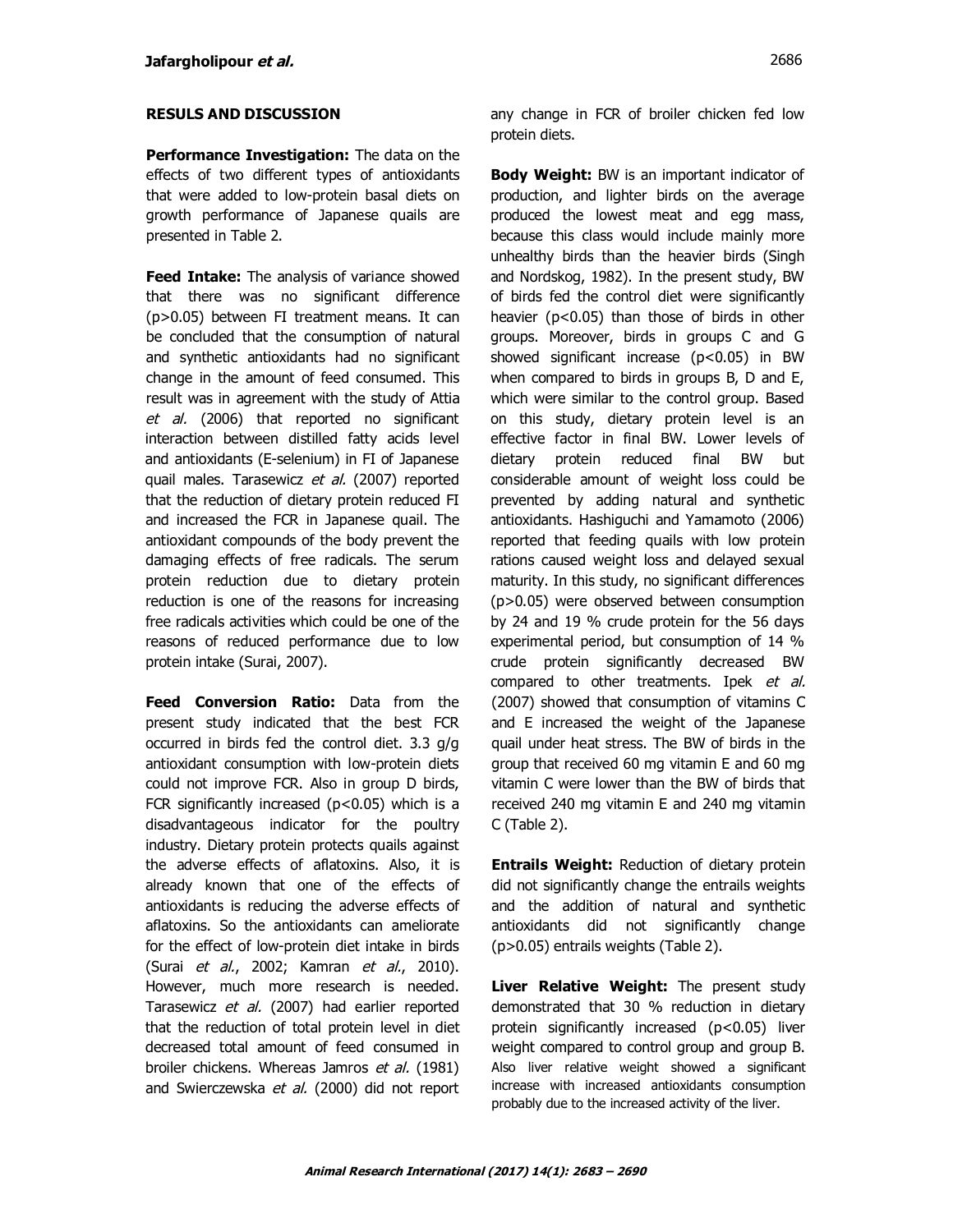**Effects of antioxidants and low protein diets on liver and intestine histopathology** 2685 **and performance of Japanese quails** 2687

| <b>Groups</b> | <b>Feed</b><br><b>intake</b><br>(q) | <b>Feed</b><br><b>conversion</b><br>ratio $(g/g)$ | <b>Body</b><br>weight<br>(q)  | <b>Entrails</b><br>weight<br>(9/6) | <b>Liver</b><br>weight<br>(9/6) | <b>Intestine</b><br>weight<br>(9/6) |
|---------------|-------------------------------------|---------------------------------------------------|-------------------------------|------------------------------------|---------------------------------|-------------------------------------|
| A             | $587 \pm 41.12$                     | $3.30 \pm 0.15^{\circ}$                           | $178 \pm 11.21^{\circ}$       | $7.52 \pm 0.41$                    | $1.64 \pm 0.11^{\circ}$         | $3.11 \pm 0.21^{\circ}$             |
| в             | $595 \pm 35.00$                     | $3.42 \pm 0.19^b$                                 | $174 \pm 14.35^b$             | $7.23 \pm 0.57$                    | $1.66 \pm 0.14^b$               | $2.73 \pm 0.19^b$                   |
| C             | $601 \pm 34.52$                     | $3.38 \pm 0.09^b$                                 | $177 \pm 19.21^{\circ}$       | $7.74 \pm 0.44$                    | $1.89 \pm 0.17$ <sup>ab</sup>   | $2.70 \pm 0.11^b$                   |
| D             | $617 \pm 43.92$                     | $3.59 \pm 0.21$ <sup>a</sup>                      | $172 \pm 19.21$ <sup>bc</sup> | $7.81 \pm 0.31$                    | $2.15 \pm 0.18^{\circ}$         | $2.76 \pm 0.19^b$                   |
| Е             | $584 \pm 49.98$                     | $3.42 \pm 0.18^b$                                 | $171 \pm 22.56^{bc}$          | $7.63 \pm 0.57$                    | $2.00 \pm 0.14^{\circ}$         | $2.55 \pm 0.11^{\circ}$             |
| F             | $570 \pm 41.32$                     | $3.41 \pm 0.14^b$                                 | $168 \pm 16.22^{\circ}$       | $7.53 \pm 0.55$                    | $1.96 \pm 0.11^{\circ}$         | $2.54 \pm 0.19^{\circ}$             |
| G             | $605 \pm 38.85$                     | $3.44 \pm 0.15^b$                                 | $176 \pm 12.32^{ab}$          | $7.32 \pm 0.47$                    | $2.03 \pm 0.12^a$               | $2.50 \pm 0.16^{\circ}$             |

|                                                                                    | Table 2: Growth performance values and internal organs weights of Japanese quails fed |
|------------------------------------------------------------------------------------|---------------------------------------------------------------------------------------|
| low protein experimental diets fortified varied levels of antioxidants for 45 days |                                                                                       |

Means  $\pm$  standard deviation within each row with no common superscript differ significantly (P<0.05)

It is worth noting that highest liver weight was observed in group D. Attia et al. (2006) reported that adding vitamin E-selenium to a diet containing 3 and 6 % of volatile fatty acid (VFA) showed a non-significant decreased in liver relative weight compared to a diet containing Eselenium without VFA. The result of Attia et al. (2006) was in disagreement with the present study.

**Intestine Relative Weight:** The average weight of intestines in experimental treatments were significant (p<0.05). Relative weight of intestine in group a birds was the highest among the treatment groups. By reducing dietary protein level in groups B and E, intestine weight significantly decreased compared to control group. In addition, groups E, F and G compared with groups B, C and D had significant numerical decline, but antioxidants consumption could not affect weight loss. Reduction in dietary protein had effect on tissues weight and relative weight of the intestine. These tissues for their cell turnover had a greater need for protein. However, intestine enterocytes were replaced within  $2 - 3$ days (Nasrin et al., 2012). In reoviruschallenged broilers, selenium caused a significant increase in intestine relative weight in affected birds (Ednes et al., 2009).

### **Histopathology**

**Histopathological Changes in the Liver:** Significant histopathological changes were observed in the liver cell of birds from the different groups. The structure of liver was normal in group A (Figure 3).



**Figure 3: Photomicrograph of liver of quail from Group A showing mild hyperemia and bile retention in bile duct. H & E ×200**

Hepatocytes in group a birds had normal histological features. The cellular fatty changes were observed in the hepatocytes of birds from groups B, D, F and G. Cellular fats was more severe in groups C and E. Moreover, necrotic changes were not observed in the hepatocytes. Hyperemia and edema were observed in all groups liver parenchyma, but the majority of lesions was seen in groups A, B and C. Group E showed less damage compared to groups A and B. By adding E-selenium, edema and hyperemia reached lowest levels in group F (Figure 4).



**Figure 4: Photomicrograph of liver of quail from Group G showing sever hyperemia, sinusoid accumulation of RBC and fatty acid. H & E ×200**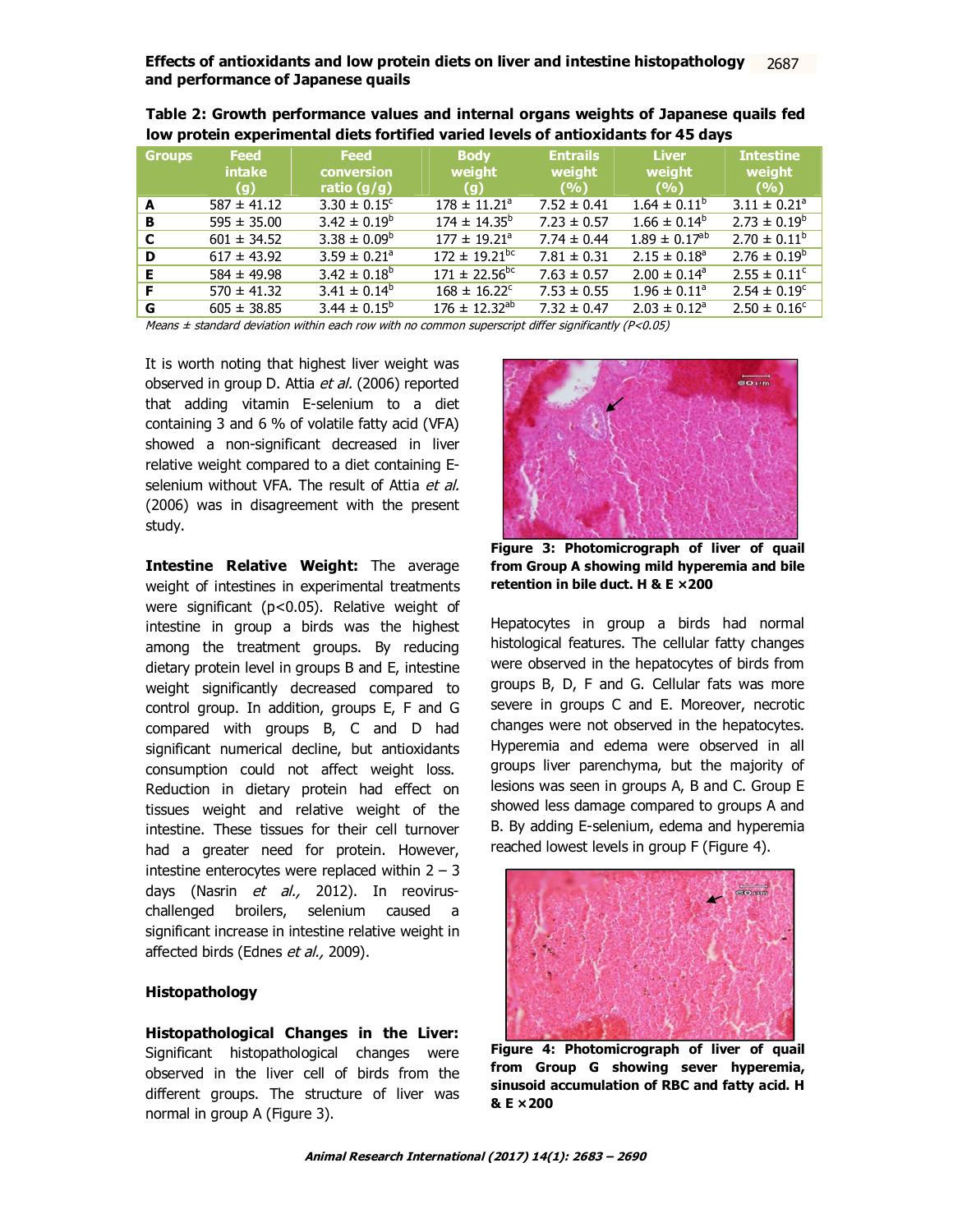Importantly, histopathology proved to be a more sensitive method to detect liver tissue damage than biochemical measurement of lipid peroxidation (Osičková et al., 2014). The liver is a major detoxifying organ and the main source of reactive oxygen species (ROS) generation in birds. Therefore, it is the first organ to be damage (Paskova et al., 2011; Vitula et al., 2011). Japanese quail is susceptible to fatty liver hemorrhagic syndrome (FLHS) and a combination of lipotropic and antioxidant nutrients are protective against liver hemorrhage (Spurlock and Savage, 1993). A study by Holovská et al. (2013) showed that in the Turkey, elemental zinc as an antioxidant had a protective effect against the harmful effects of cadmium on the liver cells. Nowadays, Eselenium consumption is suggested as a protective factor which protects the liver, heart and aorta against the risks of obesity in rats fed high-fat diets (Attia et al., 2012).

**Histopathological Changes in the Intestinal cells:** Present study indicated that reducing dietary protein at levels 15 and 30 % caused no significant change in intestine histopathological criteria. According to previous studies, there were not any standard and specific criteria to classify the severity of lesions. The gastrointestinal tissues have relatively high turnover rate and high-protein diets provide adequate nutrient for basal metabolism and development of intestinal structure. Among group a birds, the structure of intestinal tissue was normal, although mild hyperemia and edema were observed only in one of the replications. Reducing dietary protein from 15 to 30 % did not change intestinal tissue (Figure 5). On the other hand, antioxidant consumption had no particular positive impact on intestine morphology. Observation showed that Eselenium and Loxidan consumption had no positive impact on intestinal tissue. In an investigation Ednes et al. (2009) reported that selenium had major impact on the intestinal morphology of Reovirus challenged broilers which increase nutrients absorption from the intestine. Also revealed that using diets with and without selenium compared to the diet containing sodium selenite increased perimeters



**Figure 5: Photomicrograph of intestine of quail from Group G showing normal tissue. In the center of picture was an accumulation of lymphocytes that naturally occur in the intestine of birds. H & E ×200**

and heights of intestinal villi, which are not in accordant with the present study. Abbasi et al. (2014) reported that reduction of dietary crude protein level resulted in a significant decrease in villus height and crypt depth in jejunal epithelial cells, but the supplementation of low-crude protein diets with threonine up to 110 and 120 % of the recommended values resolved these changes. Except for the starter period, reducing dietary crude protein level to 90 % of recommendations had no harmful effects on performance parameters; however, the best values were obtained with diets containing 110 % threonine. Witaicenis et al. (2014) reported the intestinal anti-inflammatory activity of coumarin derivatives were related to their antioxidant properties, suggesting that consumption of coumarin and/or foods rich in coumarin derivatives, particularly daphnetin, esculin and scoparone could prevent intestinal inflammatory disease.

**Conclusion:** The results of the present study showed that the consumption of both antioxidants (E-selenium and Loxidan) in the Japanese quails, improve liver abnormalities on a lower protein diet. The consumption of natural antioxidant improved performance indexes (FBW as well as FCR) in Japanese quails fed low protein diets. Also loxidan consumption as a synthetic antioxidant improved final body weight in low protein diet at 30 percent level. The effects of antioxidants on blood parameters and gastrointestinal enzymes in the low protein diet should be a focus of further studies.

2688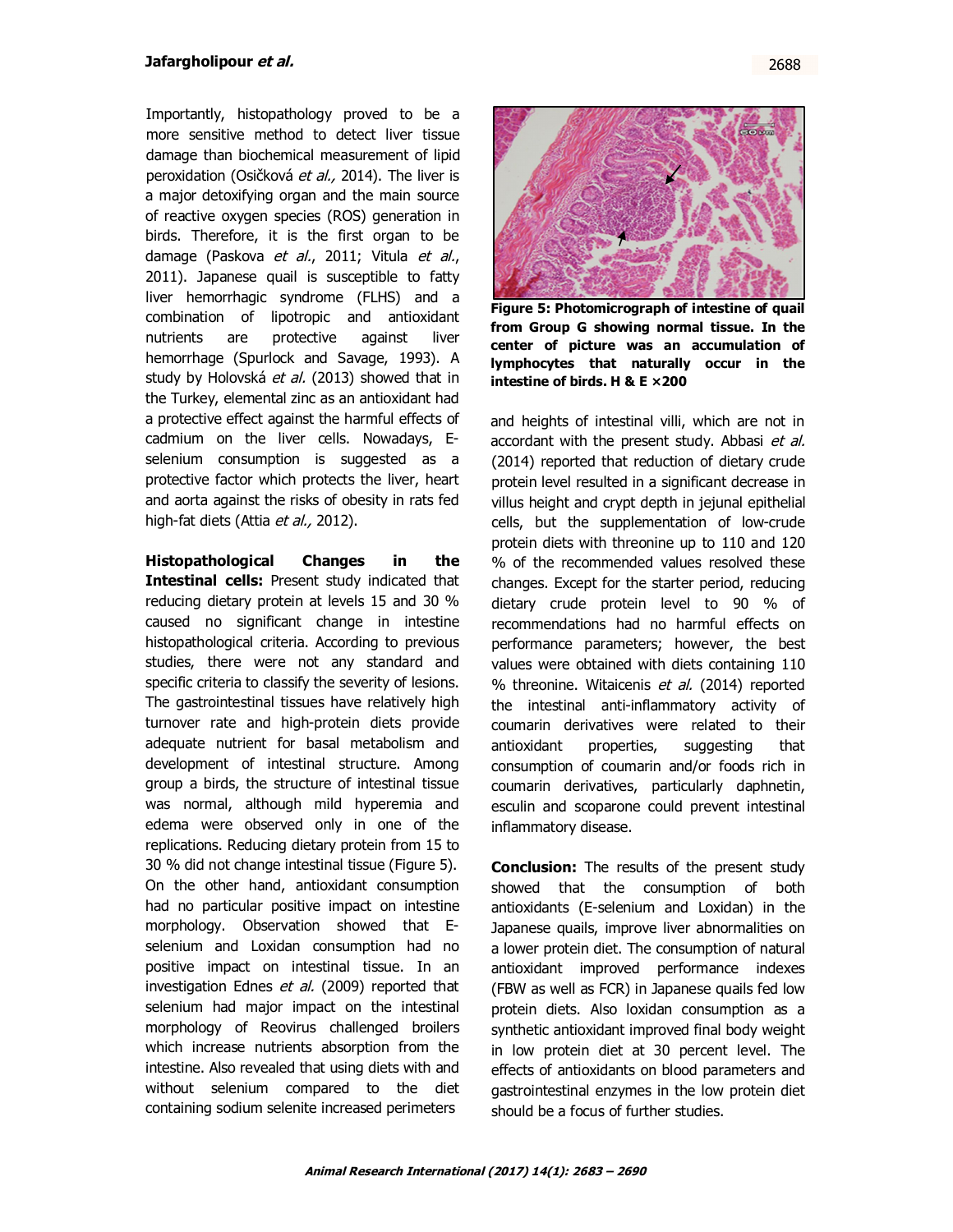#### **Effects of antioxidants and low protein diets on liver and intestine histopathology** 2685 **and performance of Japanese quails** 2689

# **ACKNOWLEDGEMENTS**

This paper was summarized from DVM thesis of Dr. Mohamadali Jafargholipour. We thanks and appreciate colleagues from the Shabestar Branch and Tabriz Branch, Islamic Azad University.

# **REFERENCES**

- ABBASI, M. A., MAHDAVI, A. H., SAMIE, A. H. and JAHANIAN, R. (2014). Effects of different levels of dietary crude protein and threonine on performance, humoral immune responses and intestinal morphology of broiler chicks. Brazilian Journal of Poultry Science, 16(1): 35 -44.
- ATTIA, H. F., SOLIMAN, M. M. and ISMAIL, T. A. (2012). Protective effect of vitamin E and selenium on the liver, heart and aorta. Journal of Veterinary Anatomy, 5(1): 17 – 29.
- ATTIA, Y. A., ABD-EL-HAMID, A. E., ABD-EL-GHANY, F. A. and HABIBA, H. I. (2006). Effect of oil source and antioxidant supplementations on growth performance and meat quality of Japanese quail males. In: Proceedings of the EPC 2006 XII European Poultry Conference, Verona, Italy.
- BANCROFT, J. D., COOK, H. C. and TURNER, D. R. (1994). Manual of Histological Techniques and Their Diagnostic Application. 2<sup>nd</sup> Edition, Churchill Livingstone, London, WC1X 8RW, United Kingdom.
- DUNCAN, D. B. (1955). Multiple range and multiple F test. *Biometrics*,  $11: 1 - 42$ .
- EDNES, F. W., READ-SNYDER, J., CANTOR, A. H., PESCATORE, A. J. and PIERCE, J. L. (2009). Effect of dietary selenium on small intestine villus integrity in reovirus-challenged broilers. International Journal Poultry Science, 8(9): 829 - 835.
- HASHIGUCHI, M. and YAMAMOTO, Y. (2006). Effect of dietary protein levels on body growth and carcass fat and protein deposition in female Japanese quail. Pages 269 – 272. In: Proceeding of 12<sup>th</sup>

European Poultry Conference, Verona, Italy.

- HOLOVSKÁ, K., SOBEKOVÁ, A., ALMÁŠIOVÁ, V. and CIGÁNKOVÁ, V. (2013). Morphological changes in the liver and the response of antioxidant enzymes after turkeys' chronic exposure to cadmium. Polish Journal of Environmental Studies, 22(5): 1371 – 1379.
- IPEK, A., CANBOLAT, O. and KARABULUT, A. (2007). The effect of vitamin e and vitamin c on the performance of Japanese quails (Coturnix coturnix japonica) reared under heat stress during growth and egg production period. Asian-Australian Journal of Animal Science, 20(2): 252 – 256.
- JAMROS, D., SCHLEICHER, A. and FRITZ, Z. (1981). Lowering of total protein level by about 30 % in complete feed mixes for broilers when applying supplements of synthetic amino acids. Roczniki Naukowe Zootechniki, 8: 209 – 219.
- KAMRAN, Z., SARWAR, M., MUKHTAR, N., NADEEM, M. A. and MAHMOOD, S. (2010). Effect of low levels of dietary crude protein with constant metabolizable energy on nitrogen excretion, litter composition and parameters of broilers. International Journal of Agriculture and Biology, 14:  $401 - 405$ .
- KAMRAN, Z., SARWAR, M., NISA, M., NADEEM, M. A., AHMAD, S., MUSHTAQ, T., AHMAD, T. and SHAHZAD, M. A. (2008). Effect of lowering dietary protein with constant energy to protein ratio on growth, body composition and nutrient utilization of broiler chicks. Asian-Australian Journal of Animal Science, 21(11): 1629 - 1634.
- NASRIN, M., SIDDIQI, M. N. H., MASUM, M. A. and WARES, M. A. (2012). Gross and histological studies of digestive tract of broilers during postnatal growth and development. Journal of Bangladesh Agricultural University, 10(1): 69 – 77.
- NRC (1994). Nutrition Requirements of Poultries. National Research Council, National Academy Press, USA.